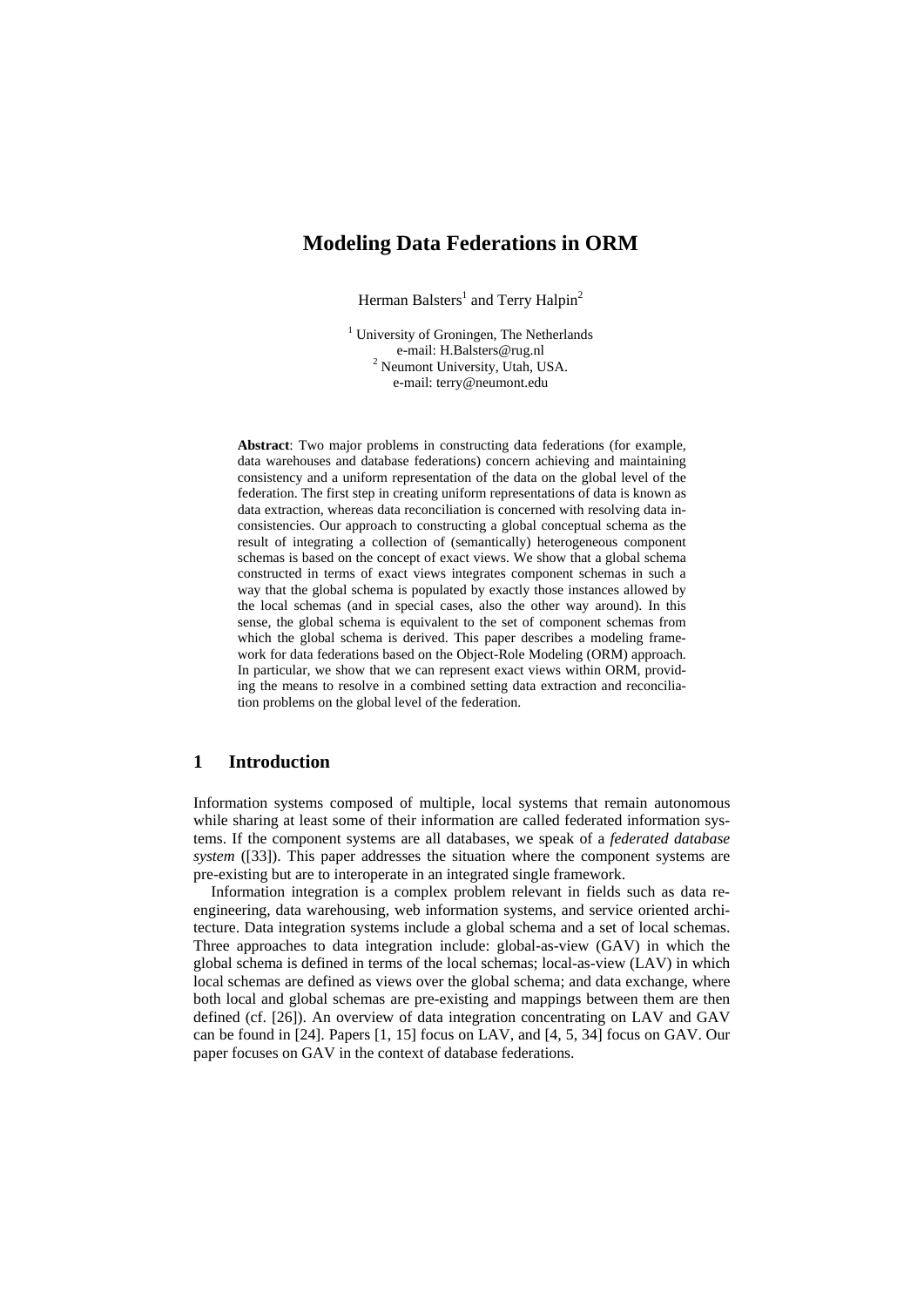We address two major problems in this paper: semantic heterogeneity ([\[7,](#page-8-3) [24\]](#page-9-2)), and the closed world assumption (CWA). Semantic heterogeneity arises when different meanings are assigned to shared data terms. The CWA assumes complete knowledge of relevant facts (propositions not stored in or derivable from the database are assumed to be false). Following the steps of extracting and creating uniform representations of data, the data reconciliation process is concerned with resolving data inconsistencies. GAV as a means to tackle semantic heterogeneity in database federations is described in [\[4](#page-8-1), [5,](#page-8-2) [9](#page-8-4), [34\]](#page-9-4). Paper [[9\]](#page-8-4) treats data integration under global integrity constraints; paper [[34\]](#page-9-4) concerns integration of local integrity constraints; Papers [[4,](#page-8-1) [5](#page-8-2)] differ from [\[9](#page-8-4)] by also taking local integrity constraints into account, and by adopting exact views ([\[2](#page-8-5), [4,](#page-8-1) [5\]](#page-8-2)) instead of merely sound views ([\[9](#page-8-4)]). Exact views enable one to maintain the CWA on the global level, when the CWA is satisfied on the local levels. Paper [[5\]](#page-8-2) offers an improved algorithm for integrating local constraints on the global level, and also encompasses a far larger class of local constraints.

The results in [\[4](#page-8-1), [5](#page-8-2)] were described in terms of the Unified Modeling Language (UML) [\[28\]](#page-9-5) and its Object Constraint Language (OCL) [\[29](#page-9-6), [35\]](#page-9-7) in the context of database design [\[8](#page-8-6),[11,](#page-8-7) [12](#page-9-8)]. This paper, in contrast, describes a modeling framework for data federations based on the Object-Role Modeling (ORM) approach, also known as fact-oriented modeling. ORM is a conceptual approach for modeling, transforming, and querying information in terms of the underlying facts of interest, where facts and rules may be verbalized in language readily understandable by non-technical users of the business domain [\[26](#page-9-1)]. In contrast to Entity-Relationship (ER) modeling [[10\]](#page-8-8) and Unified Modeling Language (UML) class diagrams [\[28](#page-9-5)], ORM models are attributefree, treating all facts as relationships (unary, binary, ternary etc.). ORM includes procedures for mapping to attribute-based structures, such as those of ER or UML. While this paper uses the notation of second generation ORM (ORM 2 [\[20](#page-9-9)]), we use the term "ORM" to include a number of closely related dialects, such as Natural language Information Analysis Method (NIAM) and Fully-Communication Oriented Information Modeling (FCO-IM). For a recent overview of ORM see [[21\]](#page-9-10), for a thorough treatment see [[16\]](#page-9-11). For a comparison of ORM with UML see [\[18](#page-9-12)].

In the specific context of modeling data integration, ORM offers advantages over UML by facilitating the representation of exact views via easily understood objectified associations, and enabling the resolution in a combined setting of data extraction and reconciliation problems on the global level of the federation. ORM models also offer greater semantic stability, assisting with sustainability of the integration result. Data warehouses can be seen as examples of a special kind of data federations, where one restricts oneself to query-only applications. Recent publications in the context of modeling data warehouses, indicate that sustainability is an essential issue in the initial phases of the design ([\[14,](#page-9-13) [27,](#page-9-14) [30](#page-9-15)[,32\]](#page-9-16)).

The rest of this paper is structured as follows. Section 2 focuses on the problems of inconsistency and incompleteness. Section 3 considers semantic heterogeneity. Section 4 examines the integrated model for our running example. Section 5 discusses integration by ψ-maps and exact views. Section 6 compares our ORM approach to addressing data federation problems with that of UML/OCL. Section 7 summarizes the main results, suggests topics for further research, and lists references.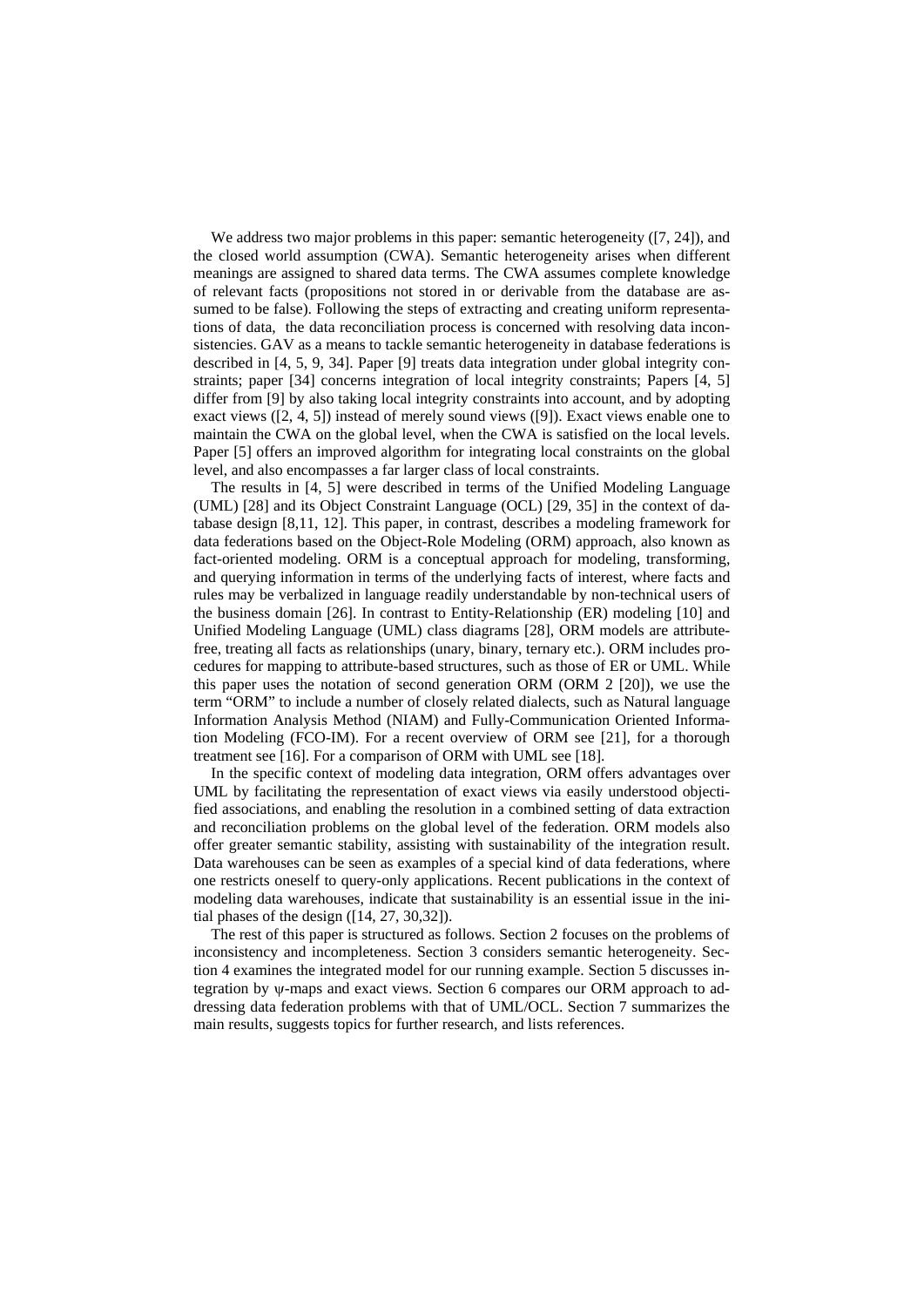## **2 The Problems of Inconsistency and Incompleteness**

Schema integration has to satisfy certain completeness and consistency requirements in order to reflect correct semantics of the different local schemata on the global integrated level [6]. In particular, each object on the local level should correspond to one object or object combination on the global level, and each global object should correspond to exactly one combination of local objects. Both requirements can be satisfied only if there exists an adequate mapping from the federated database states to the component database states. In [[4,](#page-8-1) [5\]](#page-8-2) such a mapping was termed a  $\psi$ -map, where  $\psi$ (psi) is an acronym for *p*reservation of *s*ystem *i*ntegrity.

Constructing a ψ-map can be challenging. First of all, the process of *data extraction* (cf. [\[4](#page-8-1)]) can give rise to inconsistencies related to the *ontologies* (cf. [\[31](#page-9-17)]) of the component databases. Matters such as naming conflicts (e.g. homonyms and synonyms), conflicts due to different underlying data types of attributes and/or scaling, and missing attributes all deal with differences in structure and semantics of the different local databases. By employing techniques such as renaming, conversion functions, default values, and addition of suitable extra attributes once can construct a common data model in which these (quasi-)inconsistencies are resolved.

A ψ-map, however, also has to ensure enforcement of both local integrity constraints (e.g. functional dependencies) on local database states, and global integrity constraints on federated database states. Hence, a ψ-map has to deal with the *data reconciliation* problem pertaining to the real inconsistencies due to conflicting integrity constraints. Following [[4,](#page-8-1) [5](#page-8-2), [34\]](#page-9-4), we explain these inconsistencies using the terms local and global understandability.

In databases, *transparency* means that users need not see the internals of a database, e.g. the location of data on a disk. In the context of federated schemata, *global transparency* requires that global users need not see the local schemata or the global schema. At the global level, *global understandability* demands that global transactions (updates, queries) are accepted if they satisfy the global integrity constraints. *Local understandability*, on the other hand, demands that local transactions are accepted if the local integrity constraints are satisfied in the local component database. In [\[5](#page-8-2)] it was shown, given an arbitrary collection of component schemas, how to construct a corresponding federated schema and a ψ-map linking the local schemas and the federated schema, thus ensuring global understandability. Local understandability, however, is generally not feasible due to the general character that federation constraints can have. Should there be no extra purely federated constraints on the global level, then local understandability can be ensured.

A ψ-map can be used to define a so-called *exact view*. A global schema constructed in terms of exact views integrates component schemas in such a way that the global schema populates exactly those instances allowed by the local schemas (and in special cases, also conversely). In this sense, the global schema is equivalent to the set of component schemas from which the global schema is derived.

In contrast to the UML/OCL approach in [\[4](#page-8-1), [5\]](#page-8-2), this paper uses ORM to represent exact views in terms of objectified relations, without needing to introduce (often complex) derived classes or association classes, as would be the case in UML. The resulting ORM specification is easy to read, compared with OCL-style specifications.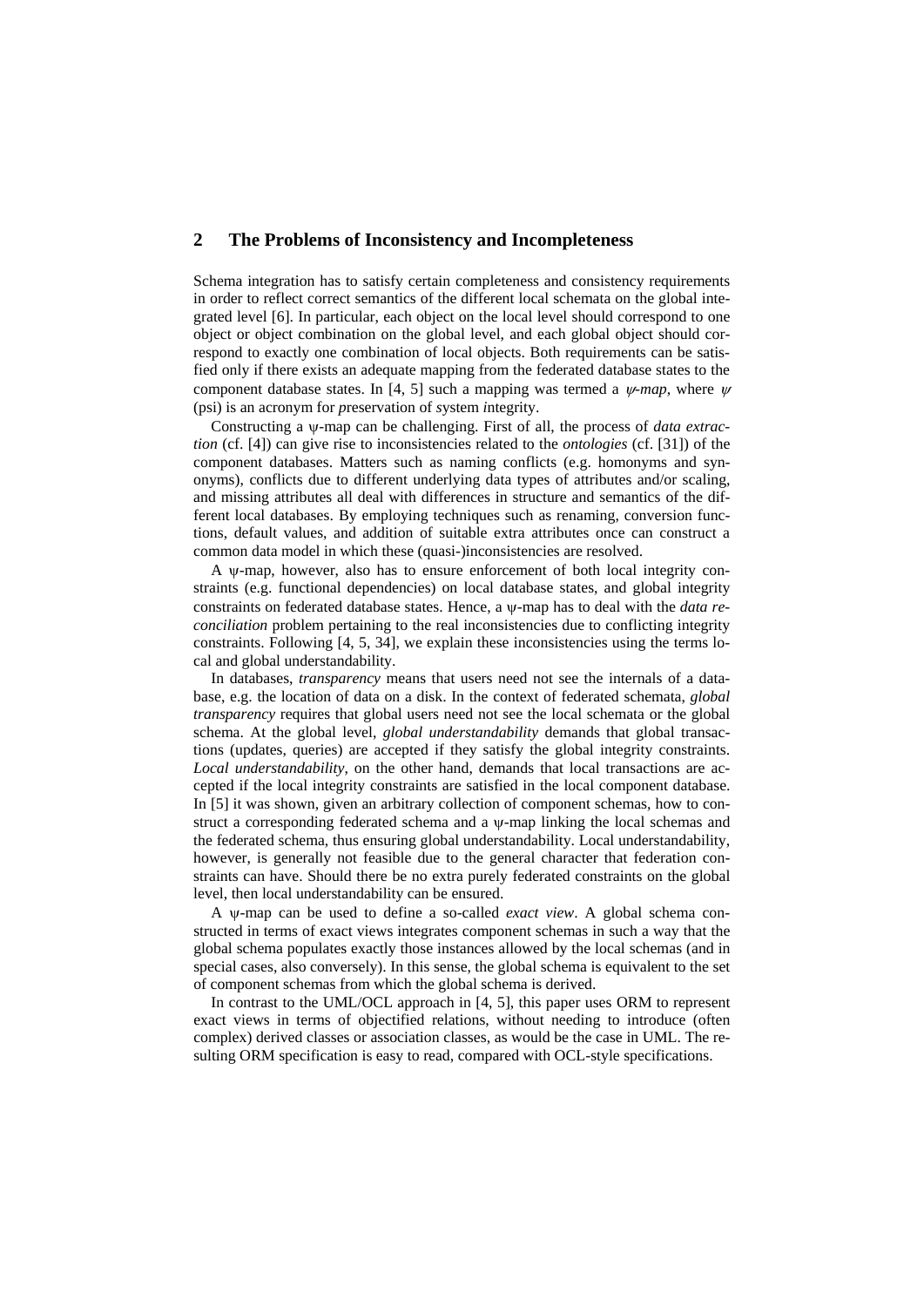## **3 Component Databases and Semantic Heterogeneity**

Suppose we wish to integrate a customer relationship management (CRM) database and a sales database. ORM schemas for fragments of these databases are shown in Fig. 1. For simplicity, these schemas assume we are not interested in knowing which persons or employees are clients (so these are modelled as separate top-level types).

The two schemas are related (e.g. the object type Client has the same extension in both). Our aim is to create a global schema that integrates the two local schemas. In practice, each local schema may be part of a much larger local schema, but we assume that the local schemas shown here depict the fragments that the autonomous local schemas are willing to share in the global federation.

The problems faced when trying to integrate relational database schemas are wellknown ([[7,](#page-8-3) [9](#page-8-4), [32\]](#page-9-16)). We treat these problems at a conceptual level using ORM, focusing initially on *semantic heterogeneity* ([[7,](#page-8-3) [24](#page-9-2)]), or differences in meaning attached to the shared data. We categorize this general problem into five main subproblems: homonyms/synonyms, data conversion*,* default values, missing attributes, and subtyping. These five categories form the main problems in integrating data. We now shortly describe in informal terms how these problems can be tackled, and subsequently show how these problems can be treated in the ORM-framework.

Conflicts due to homonyms are resolved by mapping two same name occurrences with different semantics to different names in the integrated model. For example, suppose that CRM.Salary means annual salary and Sales.salary means monthly salary. These must be given different names in the global schema. Synonyms are treated analogously, by mapping two different names (with the same semantics) to one common global name. We use the abbreviations **hom** (**syn**) to indicate that we have applied this method to solve a particular case of homonym (synonym) conflicts.



**Fig. 1.** ORM schemas for local CRM and Sales databases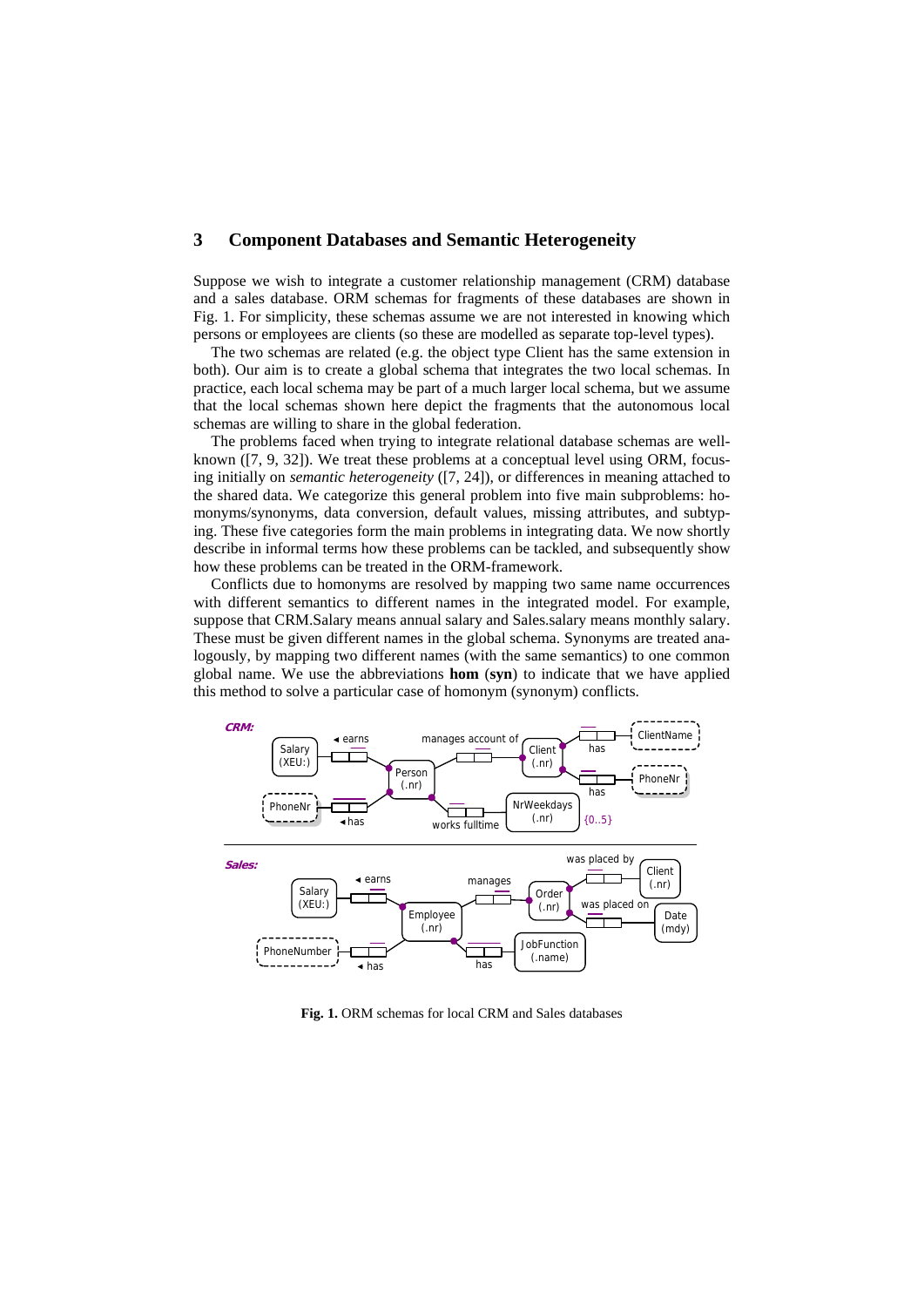Conflicts due to conversion arise when semantically related types are represented in different units or at a different granularity. For example, the two salary types have different temporal granularities (yearly and monthly). One solution is to convert each salary to a single standard salary in the global schema using a derivation rule for the conversion. For example, if we treat monthly salary as the standard the annual salary figures may be converted by multiplying by a factor 12 (in practice, the rule is more complex than this). Another kind of conversion can occur when the combination of types in one model has the same meaning as one type in another model. We use the abbreviation **conv** to indicate that we have applied a conversion method.

Conflicts due to default values occur when an attribute in only one local schema could be added to the second local schema by using a suitable default value. For example, we could add the fact type Employee works fulltime NrWeekdays to the Sales schema by stipulating a default value of 5 (indicating full-time employment) for the role played here by NrWeekdays. We use the abbreviation **def** to indicate that we have applied this method to solve a particular case of a default conflict.

Conflicts due to differentiation occur when an identification scheme that works locally fails in the global text. For example, suppose that the CRM and sales departments each issue employee numbers that are identifying within their department, but not globally (e.g. a person with employee number '3' in the CRM department might not be identical to a person with employee number '3' in the Sales department). In the global schema, employee number is no longer identifying. Also if someone may work for both departments, they can have different employee numbers in each. One way to resolve this problem in the global schema is to use a combination of department and the local employee number to identify employees. Typically it helps to also introduce a simple, global identifier and retain the compound identifier as a secondary reference scheme. This also makes it easier to match individuals with different local identifiers. We use the abbreviation **diff** to indicate that we have applied this method to solve a particular case of a differentiation conflict.

Resolution of such differentiation conflicts typically goes hand in hand with introduction of appropriate subtypes, to retain the constraints that certain details are maintained only for certain types from a local schema. Applying the method of adding new subtypes in the integration process is indicated by **sub**.

In the next section we illustrate how to apply the methods **hom, syn**, **conv**, **def**, **diff** and **sub** in the ORM-framework.

## **4 Integrating the Local Schemas**

The Global1 ORM schema in Fig. 2 shows one way to integrate the local CRM and Sales schemas, which come from two different departments. It is possible for the same person to work for both departments, so the types CRM.Person and Sales.Employee overlap. We call the union of these types Global1.Employee, and introduce a simple global identifier (id) for it. The schema provides one way of retaining the local identification schemes for employees, by introducing the employment fact type, objectified as Employment, and declaring the external uniqueness constraint (circled bar) shown (so within a given department, employee numbers do identify).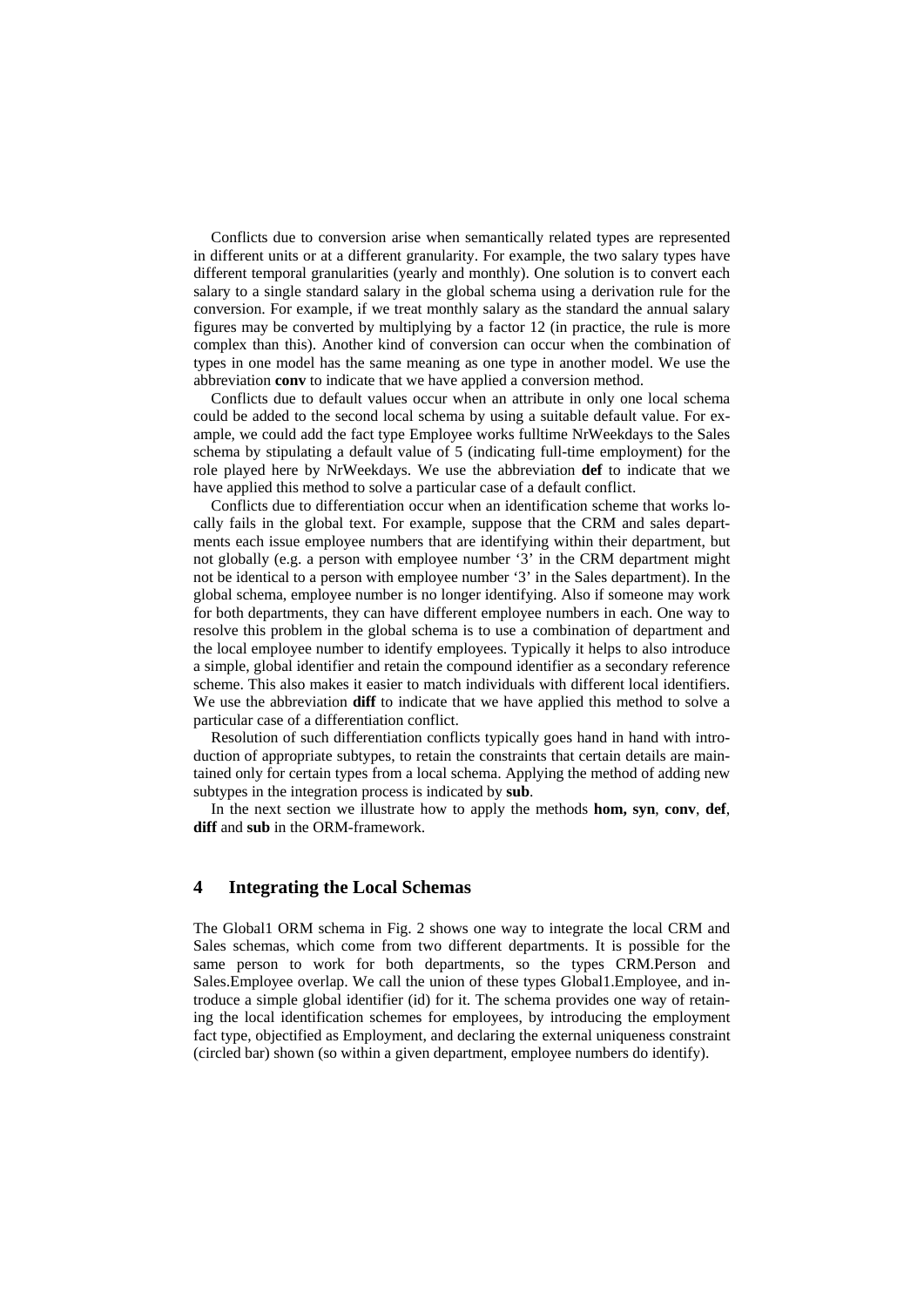

**Fig. 2.** One way to model the global schema

Assuming the predicates CRM.has\_PhoneNr and Sales.has\_PhoneNumber are verified by the domain expert to be synonymous, each is mapped to Employee.has\_ PhoneNr. In this case, the source fact type has different constraints in the local schemas (cf. [13]), so the global fact type is assigned the weakest constraint pattern (optional, *m:n*) while the stronger local constraints are captured by formal textual constraints as shown. Assuming that it is useful to know both monthly and yearly salaries for both CRM and Sales employments, both salary fact types are included as shown, with the yearly salary derived. An alternative is to attach yearly salaries and annual salaries to subtypes CRM\_Employee and Sales\_Employee respectively. These subtypes are introduced anyway, as each has specific roles as shown.

As discussed earlier (**def**), an alternative to attaching the fulltime weekdays fact type to CRM\_Employee is to lift it up to Employee, using a default of 5 placed on the role, assuming the default applies to all employees (if not, this is captured textually). Note that conceptual defaults are still in the process of being added to ORM 2.

ORM 2 supports *derived subtypes and asserted subtypes* [\[22](#page-9-18)]. To illustrate these options, the CRM\_Employee and Sales\_Employee subtypes are derived (indicated by an asterisk and subtype definition), and the CRM\_Client and Sales\_Client subtypes are merely asserted. We assume that the domain expert has verified that ClientNr does provide a global identifier (unlike EmployeeNr). The rest of the schema should be self-explanatory. This solution is based on applying  $syn + diff + conv + sub$ .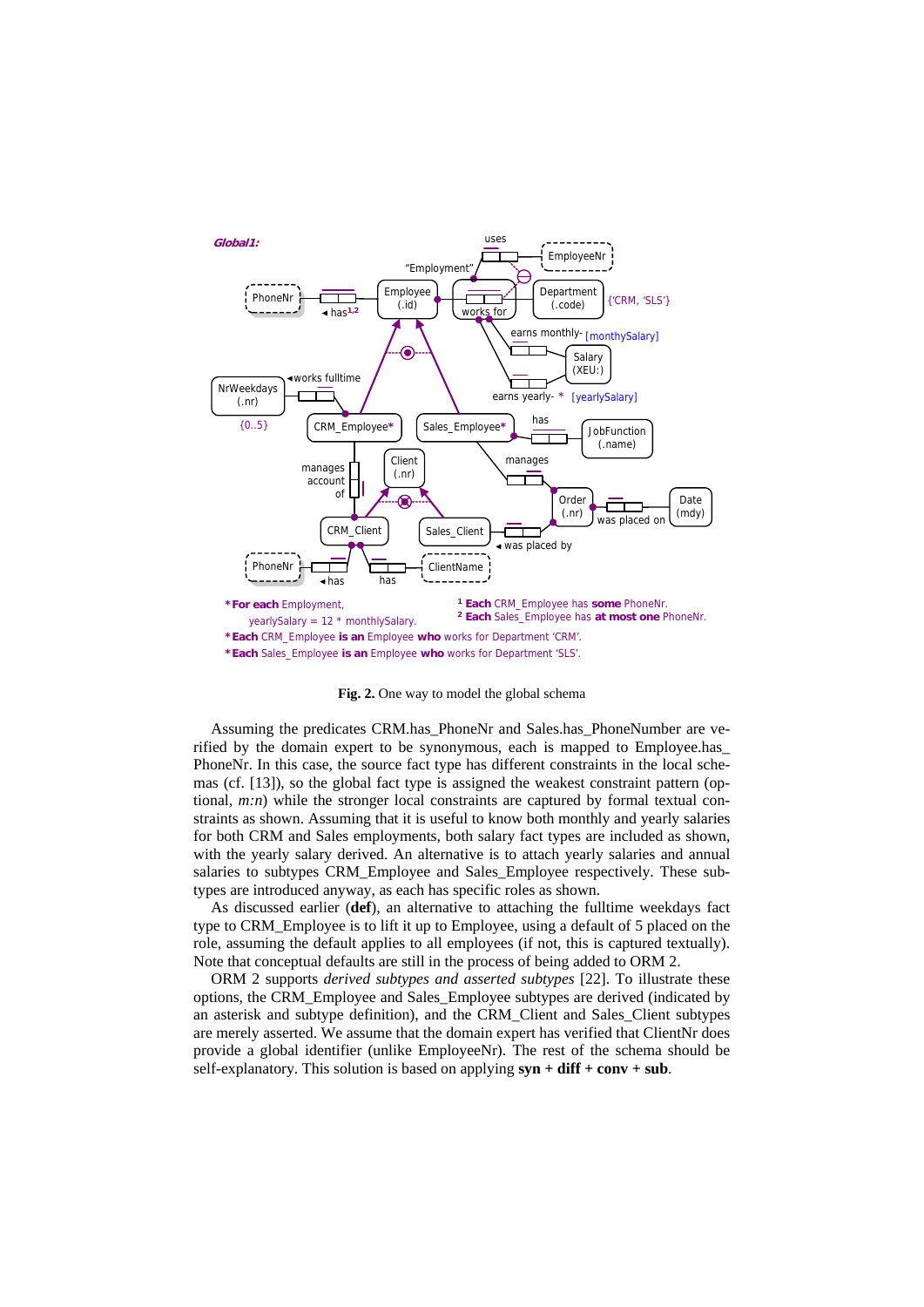

Fig. 3. An alternative way to handle different global and local identification schemes

The Global2 schema fragment in Fig. 3 shows another way to cater for the fact that employees may be identified within their local departments by their local employee number for that department. This notion of *context-dependent reference* was introduced to ORM many years ago [\[16](#page-9-11)]. Underlying the subtyping relationships (which are meta-fact types) are implied ground-level fact types that enable instances to be equated (e.g. Employee with EmployeeId '123' = CRM\_Employee with CRM\_EmployeeNr '246' and Employee with EmployeeId '123' = Sales\_Employee with Sales\_EmployeeNr '777').

Data extraction has been performed by providing a global schema in which the local data coming from CRM and Sales can be uniformly represented, while data reconciliation has been performed by resolving constraint conflicts by suitable use of differentiation on the global level. Our argumentation is given in terms of an example, but the method we use in moving from local to global can easily be given in more general terms, as described in the following section.

### **5 Integrating by** ψ**-maps and Exact Views**

Our strategy to integrate a collection of local schemas into a global schema is based on resolving five categories of problems: *homonyms/synonyms*, *default values*, *conversions*, *differentiating roles*, and *subtyping*. Each category has a general solution strategy, as summarized below.

For **hom**, a *LocalObject* (with a role in the local schema) is renamed to *GlobalObject*, in order not to be confused with some Local Object (with a different meaning) having a relation with some other local entity. For **syn**, a *LocalObject1* and *LocalObject2* are renamed to *GlobalObject***.**

For **conv**, a *LocalValue1* and *LocalValue2* are renamed to *GlobalValue*, and the value of *GlobalValue* is derived (alternatively, both are retained and one derived from the other). For **def**, a *LocalEntity1* gets some value of *GlobalObject* as a default value. For **diff** and **sub**, a *LocalEntity* corresponds to subtype *GlobalDiff1* having some fixed default value of type *GlobalValue2*. In *GlobalEntity*, the combination of *GlobalValue1* and *GlobalValue2* is identifying.

In retrospect, we see that we have applied the following principles to resolve integration anomalies.

- 1. We construct a 1-1 (and sometimes) derived relation between corresponding roles on local and global sides. Such 1-1 relations are called ψ*-maps*.
- 2. We ensure that all local role values are included in the  $\psi$ -map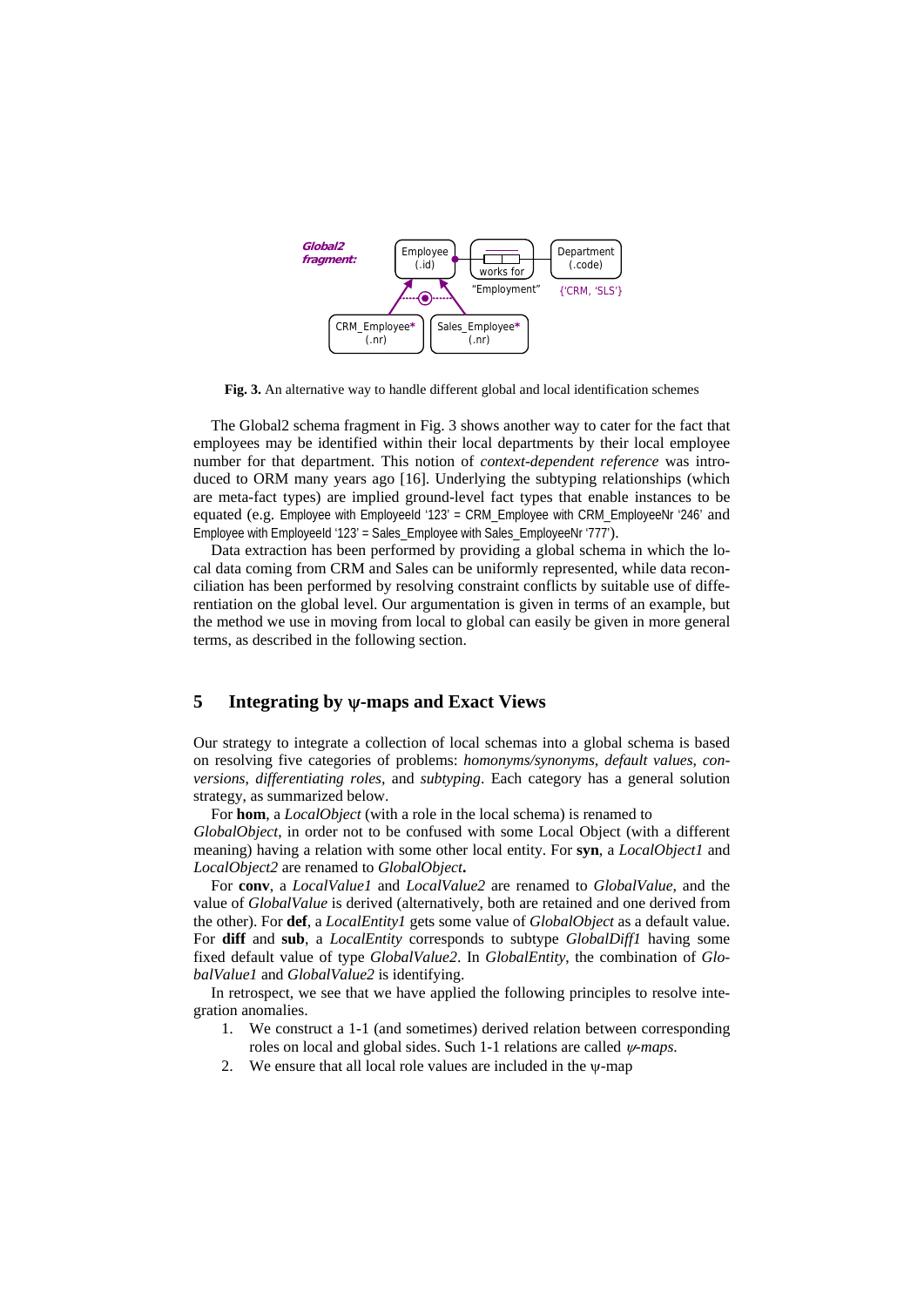3. We ensure that all global roles values involved in the ψ-map are included in the objectification

Following 1-3 above, the local role values are injected as corresponding role values. We then proceed by introducing suitable subtypes. The ψ-maps constitute 1-1 relationships between local and global object sets, and in that sense a global object set can be seen as the result of a view (defined by the associated ψ-map) on the local object set. Such views are called exact, because of the 1-1 nature of the ψ-map. Each subtype –on the global level- constructed in such a manner results in an exact view on the corresponding original local entity type (e.g., CRM\_Employee, together with its inherited supertype properties, offers an exact view of local entity type CRM.Person).

### *The CWA and integration*

Since the global schema is based on exact views, each local object corresponds to exactly one global object, and each global object corresponds to exactly one combination of local objects. Hence *global understandability* is guaranteed (cf. section 2), entailing that if the local databases all satisfy the Closed World Assumption (CWA), the result also satisfies the CWA. This claim deserves a full formal proof, but due to space limitations such a proof is beyond the scope of this paper.

## **6 Comparison with UML**

The solutions offered in [\[4,](#page-8-1) [5\]](#page-8-2) were based on the UML/OCL framework, with heavy use of view-constructs in UML based on the work found in [\[3](#page-8-9)]. Views in UML are called *derived classes* (the term was introduced in [\[8](#page-8-6)]), and were first given a firm basis in [[3\]](#page-8-9) by employing OCL (cf. [\[35](#page-9-7)]). Database federations in [\[4](#page-8-1), [5](#page-8-2)] are defined as certain derived classes (called exact views in [4, 5]) and rely heavily on (sometimes quite lengthy and complicated) OCL-specifications. We think that ORM schemas, as described in this paper, are more readable for defining data federations, since they do not assume the kind of mathematical sophistication necessary to grasp complex OCLspecifications which are often needed to supplement the class diagrams corresponding to aspects of the kind of ORM schemas discussed in this paper, due to the ψ-maps involved and the functional dependencies that have to be preserved in transforming from local to global.

#### *Sustainability*

Another advantage of ORM over UML is that its attribute-free style promotes semantic stability. This entails that in an evolutionary setting (where data models can vary in time), an ORM model can be extended without consequences for applications (e.g. queries) that have been defined for earlier versions of the model. Re-modeling in UML, on the other hand, might involve rewriting an attribute to a class in combination with a corresponding association, clearly having consequences for existing appli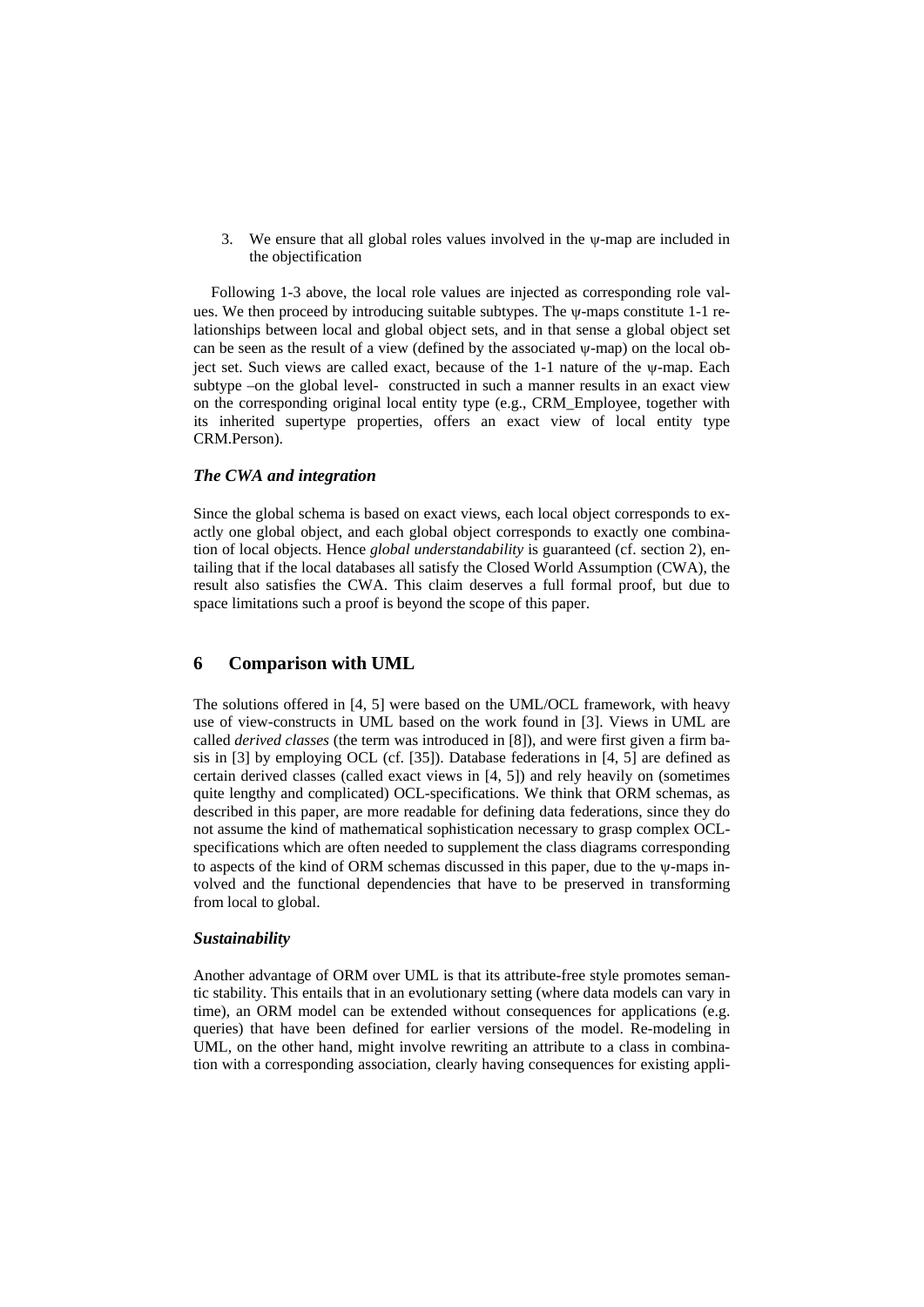cations on an earlier version of the model. Hence, sustainability of design is an issue here. Database federations are often subject to evolution: local databases may come and go, and flexible adaptive design is an important issue.

# **7 Conclusion**

This paper addressed two major problems (data extraction and reconciliation) in constructing data federations concerning achieving and maintaining consistency and a uniform representation of the data on the global level of the federation. Our approach to constructing a global conceptual schema as the result of integrating a collection of (semantically) heterogeneous component schemas is based on the concept of exact views. We have shown that a global schema constructed in terms of exact views integrates component schemas in such a way that the global schema populates exactly those instances allowed by the local schemas. In this sense, the global schema is equivalent to the set of component schemas from which the global schema is derived.

We have described a modeling framework for data federations based on the Object-Role Modeling (ORM) approach. In particular, we have shown that we can represent exact views within ORM, providing the means to resolve in a combined setting data extraction and reconciliation problems on the global level of the federation.

We note that [[5\]](#page-8-2) treats integration of a broader class of constraints than in this paper. In [[5\]](#page-8-2) an algorithm has been developed to fully integrate not only structural, but also ad hoc constraints. It is the topic of further research to investigate transfer of these results offered in [\[5](#page-8-2)] to the ORM-framework.

#### **References**

- <span id="page-8-0"></span>1. Abiteboul, S. & Douschka, O. 1998, 'Complexity of answering queries using materialized views', *ACM PODS'98*, ACM Press.
- <span id="page-8-5"></span>2. Abiteboul, S., Hull, R. & Vianu, V. 1995, *Foundations of Databases*, Addison Wesley.
- <span id="page-8-9"></span>3. Balsters, H. 2003, 'Modeling Database Views with Derived Classes in the UML/OCLframework', *Proc. UML2003, 6th Int. UML Conf.*, Springer LNCS 2863.
- <span id="page-8-1"></span>4. Balsters, H. & de Brock, E. 2004, 'An object-oriented framework for reconciliation and extraction in heterogeneous data federations', *Proc. 3rd Int. Conf. Advances in Information Systems*, Springer LNCS 3261.
- <span id="page-8-2"></span>5. Balsters, H. & de Brock, E. 2004, 'Integration of integrity constraints in federated schemata based on tight constraining', *Proc. OTM 2004*, Springer LNCS 3290.
- 6. Batini, C., Lenzerini, M. & Navathe, S. 1987, 'A comparative analysis of methodologies for database schema integration', *ACM Computing Surveys*, 18:4, 1987.
- <span id="page-8-3"></span>7. Bouzeghoub, M. & Lenzerini M. 2001, 'Introduction to: data extraction, cleaning, and reconciliation', *Information Systems* (26), Elsevier Science.
- <span id="page-8-6"></span>8. Blaha, M. & Premerlani, W. 1998, *Object-oriented Modeling and Design for Database Applications,* Prentice Hall.
- <span id="page-8-4"></span>9. Cali, A., Calvanese, D., De Giacomo, G. & Lenzerini, M. 2002, 'Data integration under integrity constraints', *Proc. CAISE 2002*, Springer LNCS 2348.
- <span id="page-8-8"></span>10. Chen, P. P. 1976, 'The entity-relationship model—towards a unified view of data'. *ACM Transactions on Database Systems*, 1(1), pp. 9−36.
- <span id="page-8-7"></span>11. Demuth, B. & Hussmann, H., 1999, 'Using UML/OCL constraints for relational database design', *Proc. UML'99, 2nd Int. UML Conf*., Springer LNCS 1723.